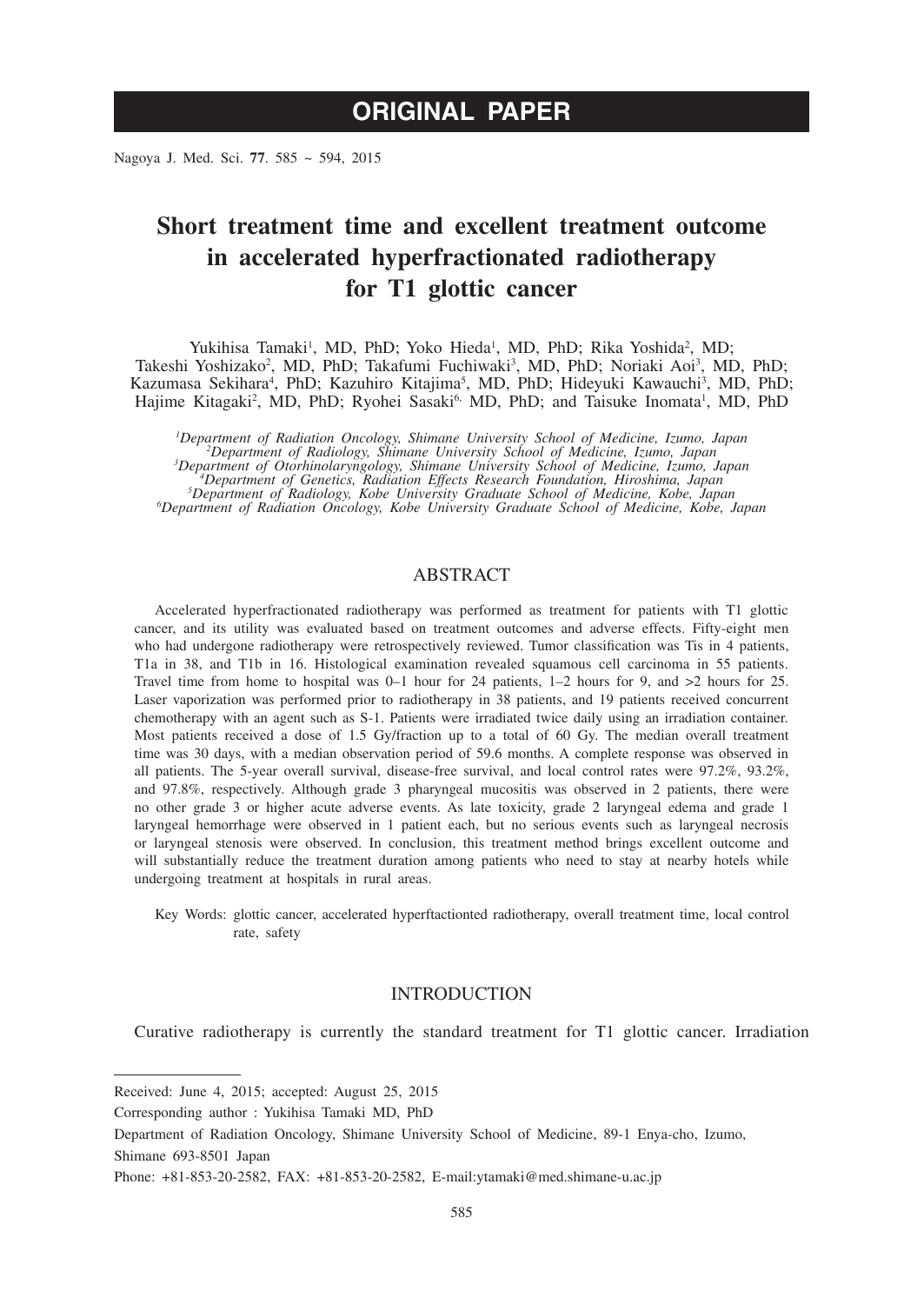Yukihisa Tamaki *et al.*

is generally performed once daily to a total radiation dose of 60–70 Gy, and the 5-year local control rate (LCR) is around  $82-93\%$ .<sup>1-12)</sup> Because radiotherapy for T1 glottic cancer does not affect the entire body due to the small radiation field, hospitals in large cities offer the treatment mainly on an outpatient basis. On the other hand, in rural areas, it is often difficult for patients to undergo outpatient radiotherapy because of the long distance between their home and the treatment hospital. In countries such as the United States, there are a lot of hotels where patients can stay, around the hospitals. However, this is not yet common in Japan where patients living far from the hospital are often admitted for radiotherapy.

Because patients often request a shorter hospital stay for inpatient radiotherapy, we try to meet this need as much as possible. To do this, we decided to incorporate hyperfractionated radiotherapy in treatment which involves irradiation twice daily. This approach should shorten overall treatment time (OTT) without affecting treatment outcome, thereby benefiting both patients and hospitals. There were some papers about outcomes of hyperfractionated radiotherapy or accelerated hyperfractionated radiotherapy (AHF) for patients with T2 glottic cancer<sup>13-15)</sup>, but there were few reports on AHF with T1 glottic cancer.

In this study, we investigated the outcomes, feasibility, and adverse events of AHF for T1 glottic cancer to reveal the utility and validity of the treatment, retrospectively.

# MATERIALS AND METHODS

#### *Patients*

Subjects were 58 patients with glottic cancer who underwent curative radiotherapy at Shimane University Hospital between January 2000 and November 2013. Clinical stage was determined according to the Union for International Cancer Control 2009 staging system. The patients were diagnosed with clinical TisN0M0 or T1N0M0 disease based on the findings of laryngoscopy and computed tomography (CT), and all were indicated for hyperfractionated radiotherapy. Our study was conducted in accordance with the Declaration of Helsinki. Patients were informed in detail of the procedure and provided written consent. Conventional radiotherapy with irradiation once daily was performed for patients who did not consent to hyperfractionated radiotherapy.

Table 1 shows the patient characteristics (median age, 70 years; range, 48–83 years). According to the definitions recommended by the Europe Clinical Oncology Group (ECOG), performance status (PS) was 0 and 1 in 35 and 23 patients, respectively. None of the patients had a PS of 2 or higher. Histological findings revealed squamous cell carcinoma in 55 patients and other cancer in 3 patients such as adenocarcinoma. With regard to T stage, 4 patients had Tis, 38 had T1a, and 16 had T1b. The travel time between home and hospital was  $\leq 1$  hour for 24 (41.4%) patients, 1–2 hours for 9 (15.5%) patients, and  $\geq$  hours for 25 (43.1%) patients, respectively.

#### *Laser vaporization and chemotherapy*

38 (65.5%) patients underwent laser vaporization before radiotherapy. At our hospital, we generally perform laser vaporization concurrently with biopsy. However, laser vaporization was not performed in patients who were treated a long time earlier, underwent biopsy at other hospitals, were at a high risk for general anesthesia, or whose neck was short. In laser vaporization, ablation is provided only down to the submucosal layer to prevent adverse effects such as hoarseness. In other words, laser vaporization is provided for tumor volume reduction, not for radical cure in our hospital.

In addition, while 39 (67.2%) patients received no chemotherapy, 19 (34.5%) whose tumor was relatively larger or extended to the anterior commissure underwent chemotherapy with S-1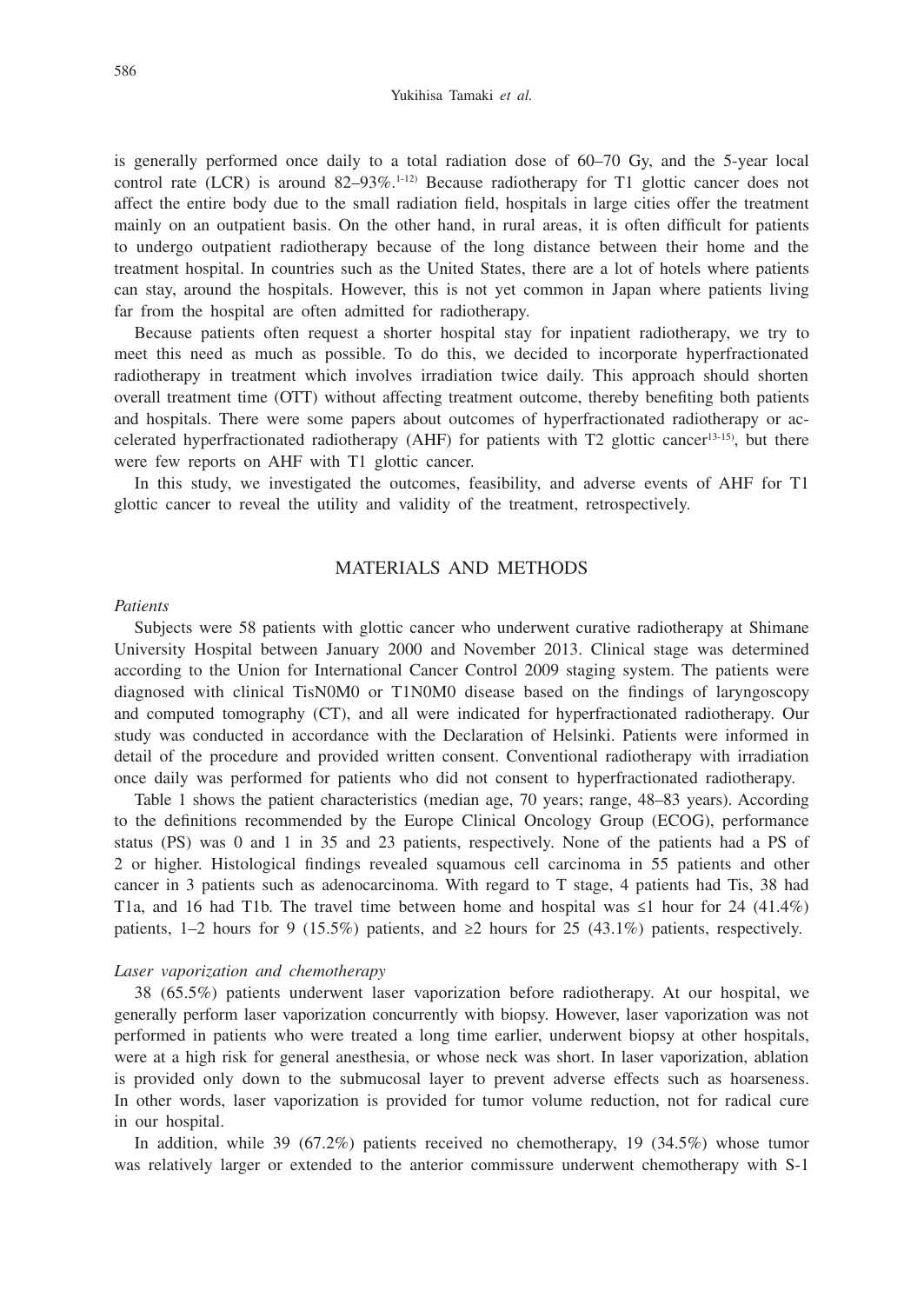| No. of cases                                | 58             |            |
|---------------------------------------------|----------------|------------|
|                                             |                |            |
| Age, years                                  | $48 - 83$      |            |
| (median)                                    | (70)           |            |
|                                             |                |            |
| Male                                        | 58             | $(100\%)$  |
| Female                                      | 0              | $(0\%)$    |
|                                             |                |            |
|                                             |                |            |
| PS (ECOG)                                   |                |            |
| 0                                           | 35             | $(60.3\%)$ |
| 1                                           | 23             | (39.7%)    |
| $2 - 4$                                     | $\overline{0}$ | $(0\%)$    |
|                                             |                |            |
| Brinkman index                              |                |            |
| $\Omega$                                    | 3              | $(5.2\%)$  |
| $1 - 500$                                   | 12             | $(20.7\%)$ |
| $501 - 1000$                                | 15             | $(25.9\%)$ |
| $1001 - 1500$                               | 12             | $(20.7\%)$ |
| $1501 - 2000$                               | $\overline{2}$ | $(3.4\%)$  |
| > 2001                                      | 6              | $(10.3\%)$ |
|                                             |                |            |
| not description                             | 8              | $(13.8\%)$ |
|                                             |                |            |
| Travel time from home to hospital (one way) |                |            |
| $0 - 0.5$ hr                                | 11             | $(19.0\%)$ |
| $0.5 - 1 hr$                                | 13             | $(22.4\%)$ |
| $1 - 2$ hrs                                 | 9.             | $(15.5\%)$ |
| $2 - 3$ hrs                                 | 13             | $(22.4\%)$ |
| 3 < hrs                                     | 12             | $(20.7\%)$ |
|                                             |                |            |
| T stage                                     |                |            |
| Tis                                         | $\overline{4}$ | $(6.9\%)$  |
| T1a                                         | 38             | $(65.5\%)$ |
| T <sub>1</sub> b                            |                |            |
|                                             | 16             | $(27.6\%)$ |
|                                             |                |            |
| Histology                                   |                |            |
| squamous cell carcinoma                     | 55             | $(94.8\%)$ |
| adenocarcinoma                              | 1              | $(1.7\%)$  |
| others                                      | $\overline{2}$ | $(3.4\%)$  |
|                                             |                |            |
| Chemotherapy                                |                |            |
| Yes                                         | 19             | $(32.8\%)$ |
| $S-1$                                       | 17             | (29.3%)    |
| <b>CBDCA</b>                                | $\overline{2}$ | $(3.4\%)$  |
| No                                          | 39             | $(67.2\%)$ |
|                                             |                |            |
|                                             |                |            |
| Laser vaporization                          |                |            |
| Yes                                         | 38             | $(65.5\%)$ |
| No                                          | 20             | (34.5%)    |

**Table 1** Patient characteristics

PS; performance status, ECOG; Europe Clinical Oncology Group, hr; hour(s), CBDCA; carboplatin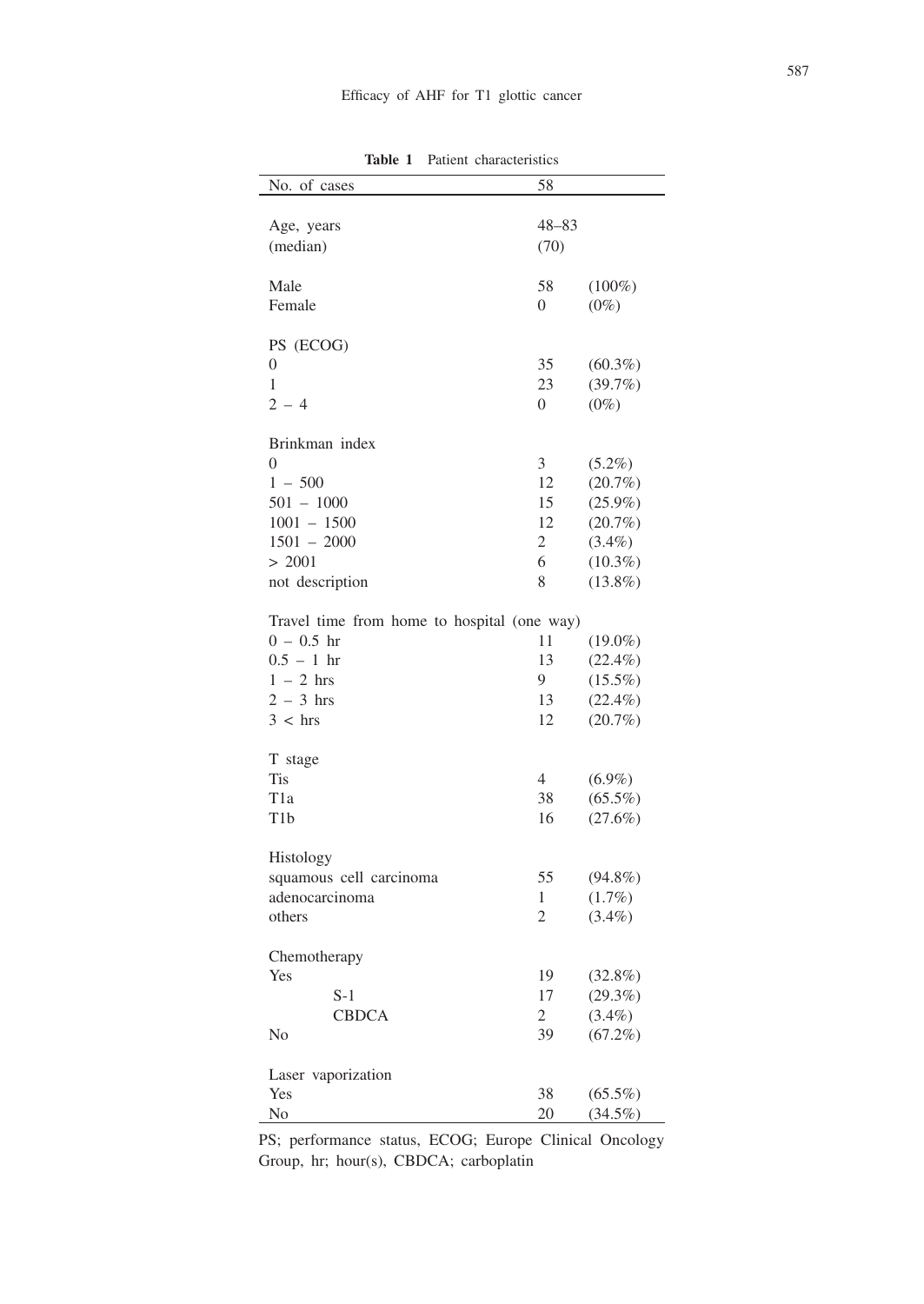Yukihisa Tamaki *et al.*

(17 patients) or carboplatin (2 patients). Chemotherapy is performed in patients with tumors at specific locations such as anterior cerebral commissure or with large diameters. In addition, chemotherapy is conducted based on the judgment of individual otolaryngologists after a departmental conference. Patients are fully informed and provide consent before undergoing concurrent chemotherapy. Chemotherapy was performed in 8 and 11 patients with T1a and T1b, respectively, but in no patients with Tis. On the other hand, 4 patients with Tis, 30 with T1a, and 5 with T1b did not receive chemotherapy.

#### *Radiotherapy*

Radiotherapy was performed using  $6MV$  X-ray beams with a  $5-6 \times 5-6$  cm radiation field. Irradiation was performed twice daily (morning and evening) with an interval of 6 hours for 5 days a week for a total of 10 irradiations per week. Most cases (48patients, 82.8%) received a dose of 1.5 Gy/fraction up to a total of 60 Gy (40 fractions). And, 1 patient (1.7%) received total of 51 Gy (34 fractions), 2 patients (3.4%) total of 66 Gy (44 fractions), and 1 patient (1.7%) total of 69 Gy (46 fractions). Moreover, 1 patients (1.7%) received a dose of 1.2 Gy/fraction up to a total of 60 Gy (50 fractions), 1 patient  $(1.7%)$  total of 63.6 Gy (53 fractions), and 4 patients (6.9%) total of 69.6 Gy (58 fractions) ,respectively. Because radiotherapy performed at a single dose of 1.2 Gy in the early phase of this study resulted in only minor adverse events, the single radiation dose was increased to 1.5 Gy. In patients with lesions in the anterior commissure, a bolus was used as necessary.

#### *Follow up*

After radiotherapy, patients were examined for recurrence during follow-up observation, which included tumor marker testing, laryngoscopy, CT, and positron emission tomography, at the Department of Radiotherapy or Otorhinolaryngology at our hospital. Adverse events were evaluated using the Common Terminology Criteria for Adverse Events (CTCAE) Version 4.0.

### *Statistical analysis*

Kaplan-Meier curves were generated to analyze overall survival rate (OS), disease-free survival rate (DFS), LCR, and cause-specific survival rate (CSS).

## RESULTS

The median OTT was 30 days (range, 26–45 days), and the median follow-up duration was 59.6 months. At the response evaluation after radiotherapy, no tumors were observed in any of the patients, indicating a complete response in all cases. As shown in Figure 1, 5-year and 7-year OS were 97.2% and 86.1%, respectively, while 5-year and 7-year DFS were 93.2% and 82.2%, respectively (Fig. 2). In addition, 5-year and 7-year LCR were both 97.8% (Fig. 3), and 5-year and 7-year CSS were both 100%. During follow up, 8 (13.8%) patients developed second malignancy: gastric, esophageal, and lung cancer in 2 patients each and bronchial and gallbladder cancer in 1 patient each. Seven (12.1%) of the 58 patients died during the observation period, but none due to glottic cancer (the primary cancer), even though 3 died of other cancer. The remaining 4 patients died of other disease: pneumonia in 2 cases and acute exacerbation of chronic hepatitis B and chronic obstructive pulmonary disease in 1 case each.

The 5-year OS rates in patients with and without laser vaporization were 100% and 92.9%, respectively, with no significant difference between the groups. The 5-year OS rates in patients with and without chemotherapy were 100% and 95.5%, respectively, again with no significant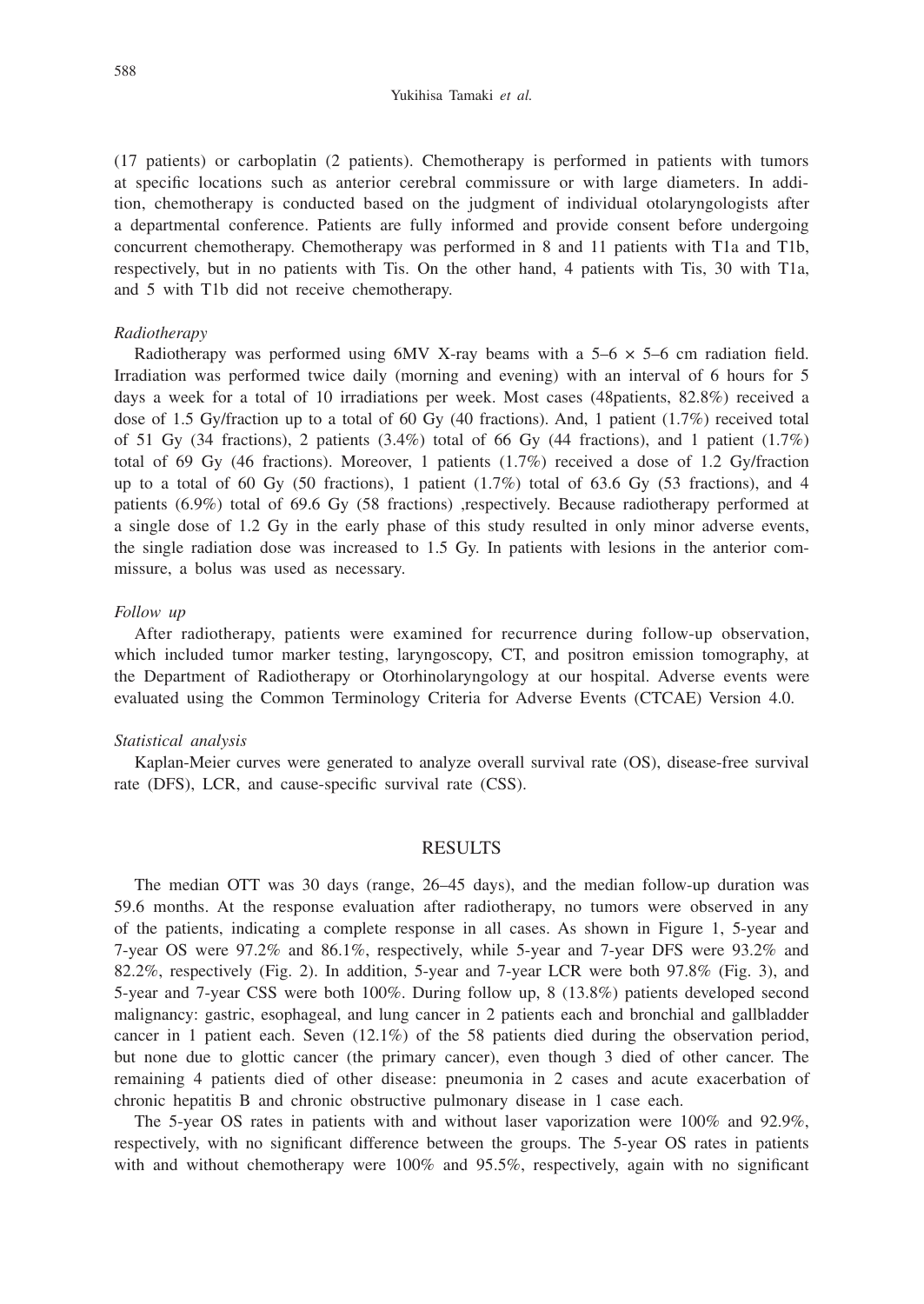

**Fig. 1** Kaplan-Meier analysis of overall survival in patients with T1 glottic cancer



**Fig. 2** Kaplan-Meier analysis of disease-free survival in patients with T1 glottic cancer

difference between the groups.

Analysis by primary tumor (T) subgroup revealed that for T1a and Tis 5-year OS was 95.8%, 7-year OS was 85.2%, 5-year and 7-year DFS were 93.3% and 78.0%, respectively, and 5-year and 7-year LCR were both 100%. In patients with T1b, 5-year and 7-year OS were 100% and 87.5%, respectively, while 5-year and 7-year DFS and LCR were all 92.9%. No significant differences were observed between the groups.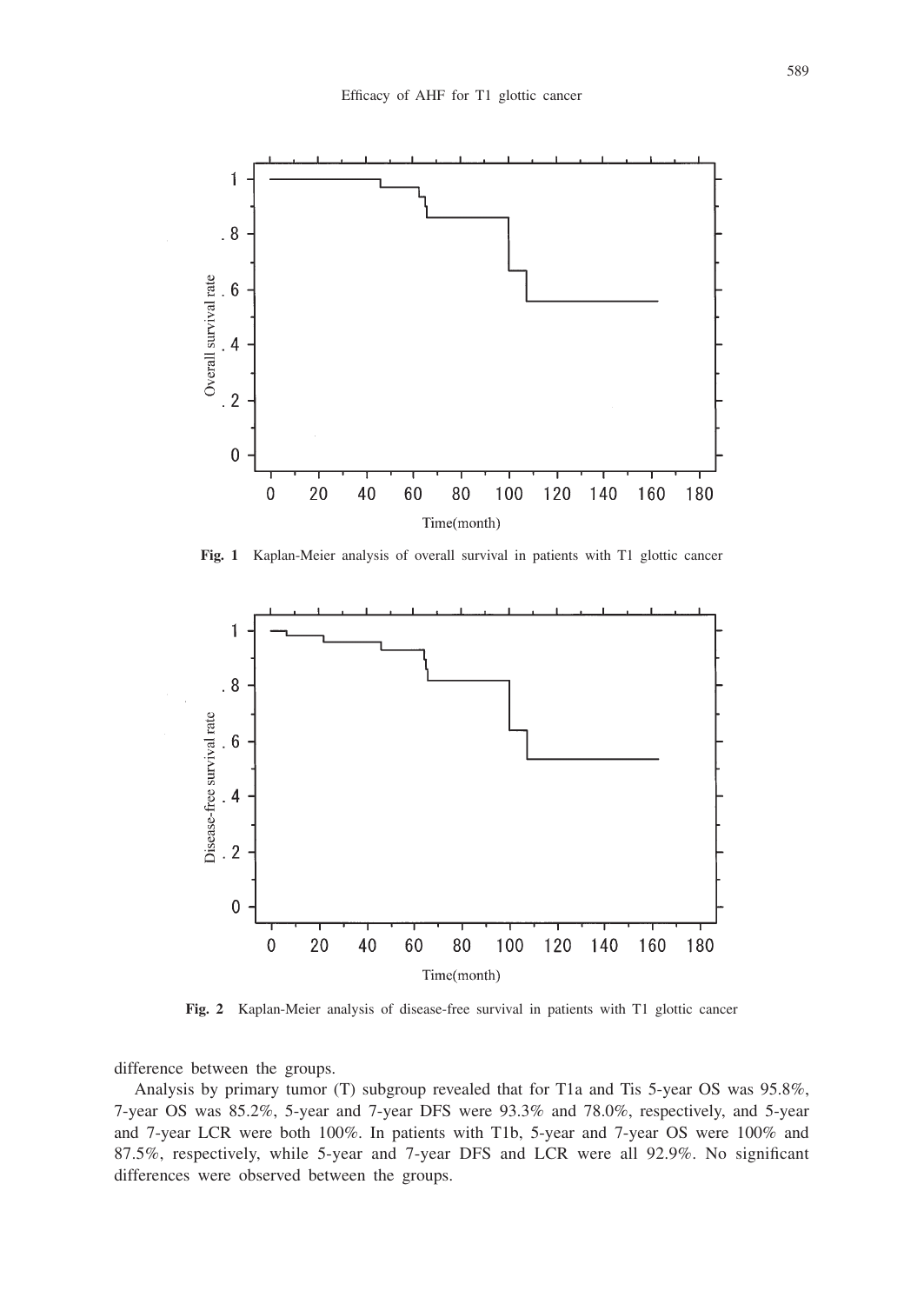

**Fig. 3** Kaplan-Meier analysis of local control in patients with T1 glottic cancer

Acute adverse events were grade 3 pharyngeal mucositis in 2 patients (3.4%), with no cases of adverse effects of grade 4 or higher. None of the patients had grade 3 or higher dermatitis or hoarseness. And, reduced food intake observed in a small number of patients was quickly improved. Details are shown in Table 2.

Although no grade 3 or higher late adverse event was observed, grade 2 laryngeal edema and grade 1 laryngeal hemorrhage were observed in 1 patient each. No other adverse events or late toxicity, including skin disorder, subcutaneous tissue disorder, laryngeal necrosis, or laryngeal stenosis, and so on, were observed.

## **DISCUSSION**

In this study, 5-year OS and LCR were 97.2% and 97.8%, respectively, and tumors disappeared in all patients at the response evaluation after radiotherapy. These findings indicate excellent treatment outcomes in all patients. The LCRs obtained in the present study are better than those reported in the literature<sup>2,8-12,16)</sup> (Table 3). Although such a simple comparison cannot be used to draw a definitive conclusion because there were few reports about irradiation twice daily, the results suggest that the present method is extremely useful for managing T1 glottic cancer. No significant differences in treatment outcomes are apparent between these studies because the outcomes of treatment for T1 glottic cancer are originally good, suggesting that any treatment method is acceptable. This also means that patients may select an appropriate treatment modality based on social and other related factors, for example travel time from home to hospital. Furthermore, only 1 patient had local recurrence. None of the deaths were caused by glottic cancer, but by other cancer or disease. This alone suggests the utility of the present treatment.

The occurrence of second malignancy in this study was 13.8% (8 patients), while the occurrence of secondary cancer was similarly 13.4% (21 of 157 patients) in the study by Kim *et al.*17) We expect the number of secondary cancers to increase as we continue follow-up observations.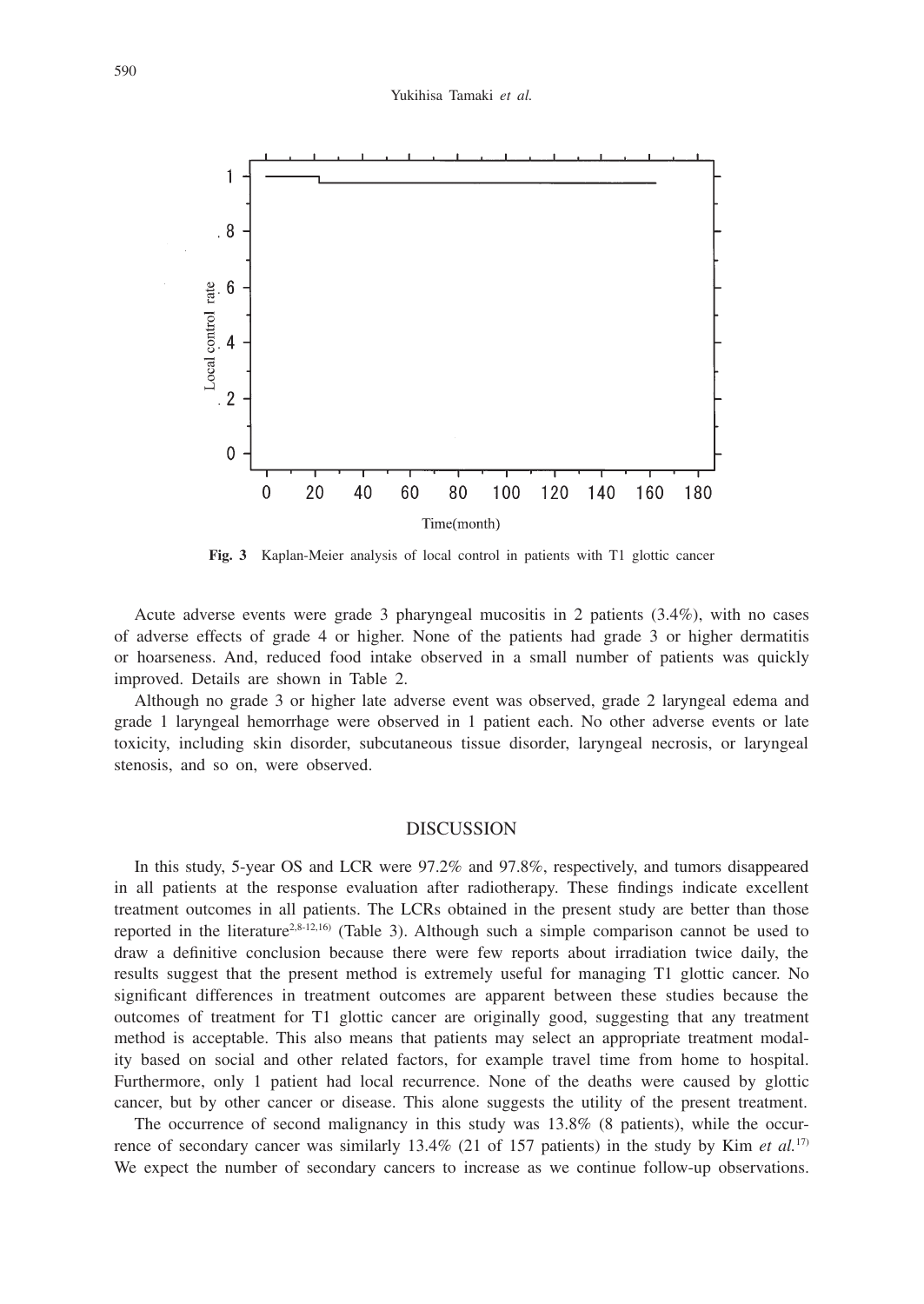| Pharyngeal mucositis         |          |            |  |  |
|------------------------------|----------|------------|--|--|
| Grade 0                      | 11       | $(19.0\%)$ |  |  |
| Grade 1                      | 18       | $(31.0\%)$ |  |  |
| Grade 2                      | 27       | $(46.6\%)$ |  |  |
| Grade 3                      | 2        | $(3.4\%)$  |  |  |
| Grade 4 and more             | $\Omega$ | $(0\%)$    |  |  |
| Radiation induced dermatitis |          |            |  |  |
| Grade 0                      | 11       | $(19.0\%)$ |  |  |
| Grade 1                      | 30       | $(51.7\%)$ |  |  |
| Grade 2                      | 17       | $(29.3\%)$ |  |  |
| Grade 3                      | $\Omega$ | $(0\%)$    |  |  |
| Grade 4 and more             | $\Omega$ | $(0\%)$    |  |  |
| <b>Hoarseness</b>            |          |            |  |  |
| Grade 0                      | 14       | $(24.1\%)$ |  |  |
| Grade 1                      | 29       | $(50.0\%)$ |  |  |
| Grade 2                      | 15       | $(25.9\%)$ |  |  |
| Grade 3                      | 0        | $(0\%)$    |  |  |
| Grade 4 and more             | 0        | $(0\%)$    |  |  |
|                              |          |            |  |  |

**Table 2** Acute adverse events

Table 3 Other studies of radiation therapy for T1N0 glottic cancer

| Author                            |       |    |       |                  |                                           | Dose per fr Number of fr Total dose Schedule OTT Local control rate |
|-----------------------------------|-------|----|-------|------------------|-------------------------------------------|---------------------------------------------------------------------|
|                                   | (Gy)  |    | (Gy)  |                  | $\left(\text{day}\right)\left(\% \right)$ |                                                                     |
| Reddy et al. <sup>2)</sup>        | 2.0   | 33 | 66    | once daily       | - 45                                      | 89                                                                  |
| Fein et al. $8$                   | 2.0   | 33 | 66    | once daily 49    |                                           | 89                                                                  |
| Yamazaki et al. <sup>9)</sup>     | 2.25  | 25 | 56.25 | once daily 35    |                                           | 92                                                                  |
| van der Voet et al. <sup>10</sup> | 2.4   | 25 | 60    | once daily 35    |                                           | 91                                                                  |
| Motegi et al. $16$                | 2.4   | 25 | 60    | once daily 37    |                                           | 93                                                                  |
| Onimaru et al. <sup>11)</sup>     | 2.5   | 26 | 65    | once daily $45+$ |                                           | 91.9                                                                |
| Growda et al. $^{12)}$            | 3.125 | 16 | 50    | once daily 21    |                                           | 93                                                                  |
| Present study                     | 1.5   | 40 | 60    | twice daily 30   |                                           | 97.8                                                                |

fr; fraction(s), OTT; Overall treatment time, †; slightly increased overall treatment time due to the 4-weekly irradiation schedule

Therefore, it is important to perform periodic screenings for not only the larynx and lymph nodes, but also the gastrointestinal tract and mediastinum at follow up evaluations.

In this study, 32.8% of the patients underwent chemotherapy due, for example, to relatively large tumor size. In most of these patients, S-1 was administered as the drug of choice with no major adverse events such as hematological toxicity. Although laser vaporization was performed only to reduce tumor size in 65.5% of the patients prior to radiotherapy, this supplementary procedure for tumor reduction appears to have contributed to the excellent treatment outcomes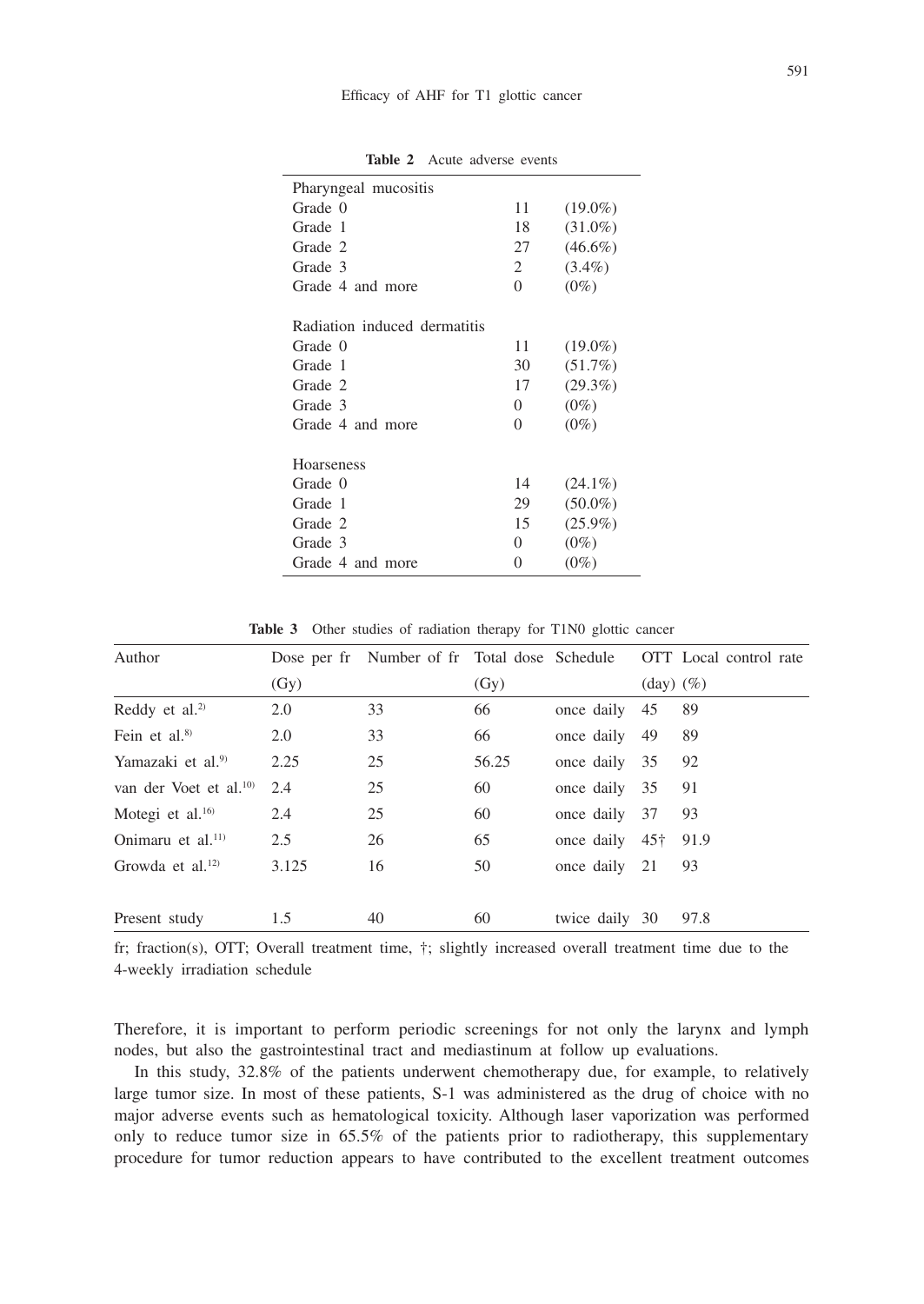in this study.

No significant differences were observed between Tis-T1a and T1b in the present study. Nomiya *et al.*<sup>18)</sup> reported LCRs of 92.3% and 85.0% in T1a and T1b patients, respectively. In the present study, the 5-year LCR in T1b patients was 92.9%, with potential for better outcomes if chemotherapy with S-1, for example, had been used in many T1b cases. Hirasawa *et al.*19) reported there was a tendency for the LCRs of chemoradiotherapy group to be more favorable than those of the radiotherapy alone group with the patients of the early glottic cancer. In this study, chemotherapy may be proactively recommended provided it does not affect the patient's general condition or interfere with the completion of radiotherapy in T1b patients, especially.

The adverse events observed in the present study were acceptable overall. Although a small number of patients developed grade 3 pharyngeal mucositis, this acute adverse event was readily controlled. No grade 3 or higher dermatitis or hoarseness was observed, and reduced food intake observed in a small number of patients was quickly improved. By nature, AHF is associated with moderate to severe acute adverse events. However, the adverse effects of AHF in this study were considered acceptable as the patients were able to undergo the treatment while maintaining daily life. One reason is that the irradiation field for treating T1 glottic cancer is relatively small, reducing the occurrence of acute adverse events. Second, as a reason of mild radiation induced dermatitis, we administered azelastine actively. Azelastine inhibits the release of chemical mediators such as histamine, serotonin and leukotriene, pharmacologically. And, it was reported that administration of azelastine reduces the degree of acute radiation induced dermatitis.<sup>20)</sup> Moreover, no serious late adverse events such as grade 3 or higher laryngeal edema were observed, presumably because the single dose used in this study was 1.5 Gy, not 2 Gy or higher. As a well-known radiobiological phenomenon, late toxicity can be controlled by reducing the single dose.

In addition, OTT is an extremely important factor in radiotherapy, especially for cancer in the head and neck area, and accelerated repopulation has been known as a factor associated with this phenomenon.21) For example, in squamous cell carcinoma of the head and neck, accelerated repopulation happens approximately 21–28 days after the initiation of irradiation.22) Furthermore, increasing the treatment duration leads to poorer treatment outcomes due to a reduction in radiosensitivity caused by the regeneration of tumor tissue and fibrosis of stromal cells.<sup>23)</sup> These events serve as the basis for the biological superiority of AHF. It has also been revealed that the risk of recurrence increases linearly as the duration of treatment extends beyond 28 days.<sup>24)</sup>

Even in glottic cancers, Onimaru *et al.* reported a 5-year LCR of 91.8% in patients with OTT  $\leq 46$  days compared with an LCR of 82.6% in patients with OTT  $\geq 47$ , demonstrating a significant reduction in LCR.<sup>11)</sup>

The median OTT in this study was 30 days by using AHF technique, which is drastically shorter than the median OTT observed with conventional treatment methods, and we regard this to be a major factor contributing to the good treatment results. To shorten OTT and improve treatment outcomes, many studies have increased the dose per fraction rather than actively utilizing AHF method. Yamazaki *et al.* successfully shortened OTT and achieved a 5-year LCR of 92% by increasing the dose per fraction to 2.25 Gy.9) On the other hand, Gultekin *et al.*25) reported a 5-year LCR of 81% by increasing the dose to 2.3 Gy/fraction, while van der Voet *et al.*10) achieved a 5-year LCR of 89% by increasing the dose per fraction to 2.4 Gy (60 Gy in total). Although the dose per fraction in this study was 1.5 Gy, the daily dose was 3 Gy because irradiation was performed twice daily, resulting in the overwhelming reduction in OTT. Therefore, the major merits of the present method are the improvement in treatment outcomes through reducing OTT and controlling adverse events by reducing dose per fraction.

Furthermore, medical facilities located in rural areas, like our hospital, are responsible for a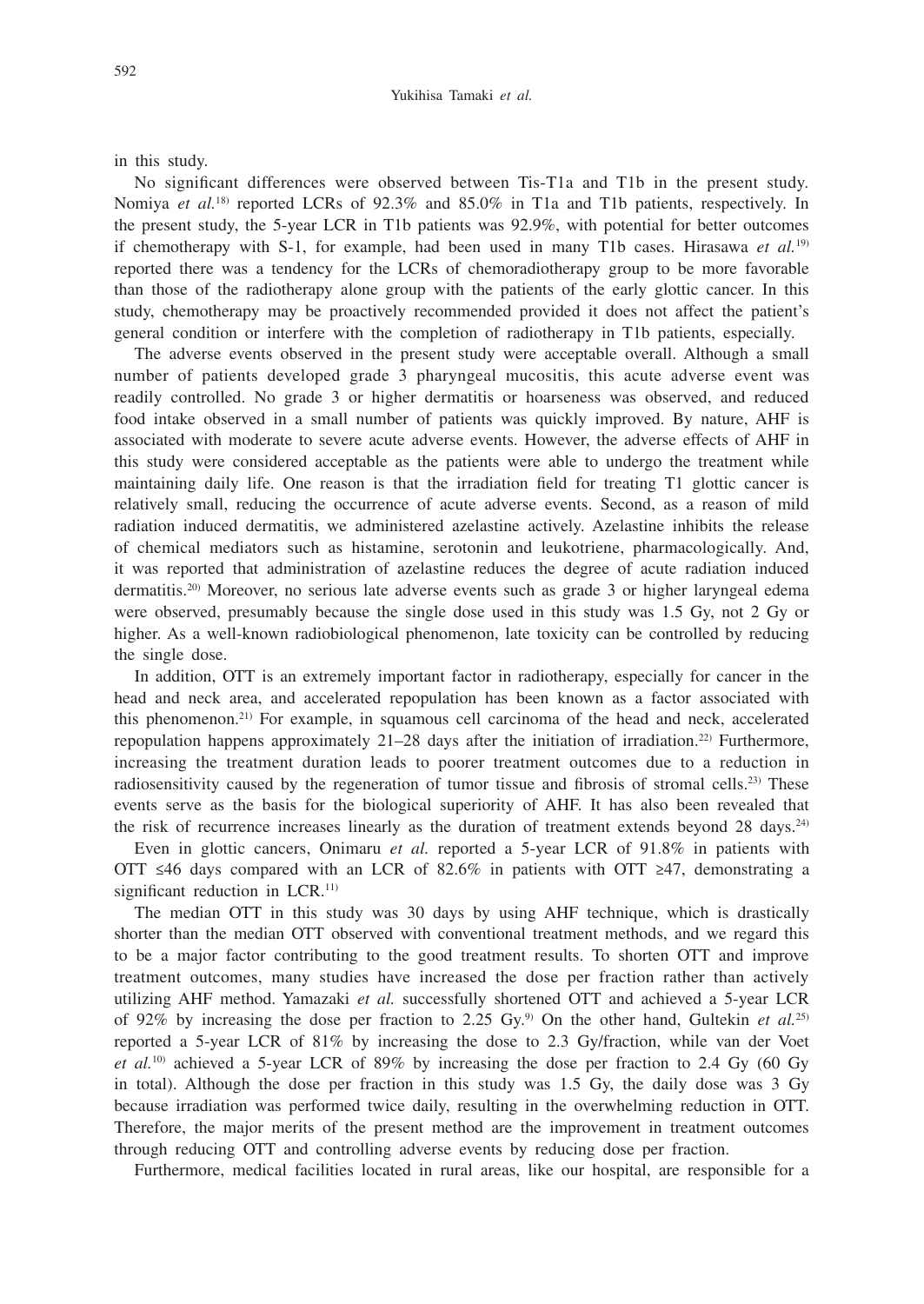wide area and often provide radiotherapy on an inpatient basis. However, hospital management demands shorter hospital stays, for which AHF is also beneficial because it can reduce such stay by reducing OTT. Many hospitals in the United States and Europe are surrounded by hotels that can accommodate patients and their families, but even so, a twice-daily irradiation regimen which shortens the treatment time is a clear benefit for patients who undergo radiotherapy while staying at a hotel.

This study has a number of limitations. First, because it was a retrospective study, the reliability of the data obtained may be inferior to that obtained in prospective studies. Furthermore, because some patients could not be reached for follow-up observations, our results may have slight inaccuracies. Second, single and total doses were not consistent among the patients, and the present treatment outcome was not due to single radiotherapy alone because patients underwent radiotherapy with and without chemotherapy or laser vaporization. We plan to fix the dose to 1.5 Gy/fraction in future studies and redesign the treatment approach for T1b patients by including chemotherapy with S-1.

Despite these limitations, because of high LCR and reasonable adverse events, AHF performed for T1 glottic cancer is a useful treatment modality. Furthermore, the benefit of shortening OTT extends beyond improving treatment outcomes. By proactively introducing the present method, hospitals in rural areas can reduce the hospital stay of patients who need to travel far for hospital visits, thereby offering clear advantages to patients. This would also benefit hospitals that use the bundled payment system. We plan to increase the number of cases and conduct prospective studies to continue the investigation.

In conclusion, the outcome of AHF for T1 glottic cancer was excellent, and the adverse events were acceptable. The present treatment method will substantially reduce the treatment duration among patients who need to stay at nearby hotels while undergoing treatment at hospitals in rural areas.

# ACKNOWLEDGEMENTS

The authors thank all staff members in the Division of Radiation Oncology, Shimane University Hospital for their valuable support.

## CONFLICT OF INTEREST

All authors declare no actual or potential conflict of interest.

#### REFERENCES

- 1) Hayakawa K, Mitsuhashi N, Akimoto T, Maebayashi K, Ishikawa H, Hayakawa K, Sakurai H, Takahashi T, Kamei T, Niibe H. The effect of overall treatment time of radiation therapy on local control of T1-stage squamous cell carcinoma of the glottis. *Laryngoscope*, 1996; 106: 1545–1547.
- 2) Reddy SP, Mohideen N, Marra S, Marks JE. Effect of tumor bulk on local control and survival of patients with T1 glottic cancer. *Radiother Oncol*, 1998; 47: 161–166.
- 3) Skladowski K, Tarnawski R, Maciejewski B, Wygoda A, Slosarek K. Clinical radiobiology of glottic T1 squamous cell carcinoma. *Int J Radiat Oncol Biol Phys*, 1999; 43: 101–106.
- 4) Khan MK, Koyfman SA, Hunter GK, Reddy CA, Saxton JP. Definitive radiotherapy for early (T1-T2) glottic squamous cell carcinoma: a 20 year Cleveland Clinic experience. *Radiat Oncol*, 2012; 7: 193.
- 5) Marshak G, Brenner B, Shvero J, Shapira J, Ophir D, Hochman I, Marshak G, Sulkes A, Rakowsky E. Prognostic factors for local control of early glottic cancer: the Rabin Medical Center retrospective study